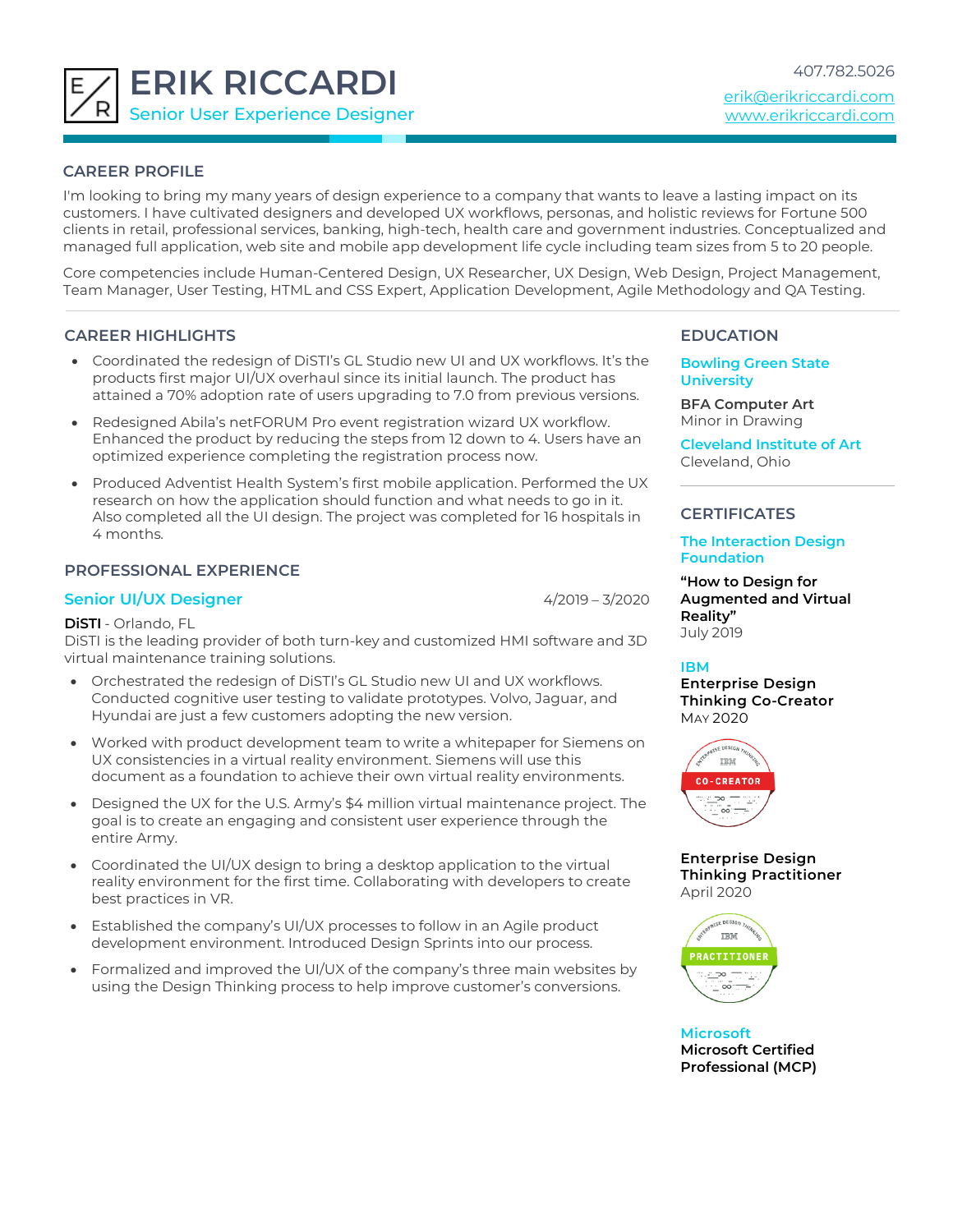**ERIK RICCARDI** Senior User Experience Designer

**Senior UI/UX Web Designer** 5/2018 – 3/2019

**Atkins** – Orlando, FL

They are a multinational engineering, design, planning, architectural design, project management and consulting services company.

- Coordinated the UI/UX design for implementing a new web/mobile application for FEMA field inspectors. The goal was to reduce their inspection times by 30%.
- Researched and designed a new mobility application for FDOT District 5 & UCF to help improve transportation around campus.
- Implemented SharePoint solutions for internal and external clients.
- Produced the department's UI/UX processes to follow when new projects come to our team.
- Worked as team's Business Analyst in creating requirement documents with full UX mockups and technical requirements.

### **Senior UI/UX Web Designer** 4/2017 – 5/2018

**Epic Engineering & Consulting Group, LLC** - Orlando, FL

A consulting firm made up of professional engineers, GS software and data engineers working with state & local governments.

- Planned the creation of several new websites dealing with automated vehicle technology.
- Creative/requirement gathering lead for the Turnpike's SharePoint Intranet redesign.
- Conducted usability study sessions to get feedback on the new design for the Intranet.
- Built a new Visual Studio responsive code shell that developers can use to build new applications with. This will give Turnpike applications a base look with minor changes for each application.

### **Design Supervisor** 12/2015 – 3/2017

**Abila** - Maitland, FL (HQ in Austin, TX)

Abila is the leading provider of software and services to associations, nonprofit organizations, and government entities.

- Cultivated a team of 4 designers in two remote offices.
- UI/UX lead on the netFORUM Pro product. Worked with developers in the US and Bolivia on storyboarding and prototypes.
- Wrote and established design system with pattern libraries and standards for the netFORUM Pro product.
- Reduced the product's event registration wizard from 12 steps down to 4 by conducting usability studies with customers and then creating prototypes. I also tested those prototypes with customers to finalize the new workflow.
- Worked with the product owner to layout the road map for new product enhancements and creating prototypes from them.
- Responsible for the design team's budget and to work with other managers in UX to compile department's annual budgets.

### **DESIGN SKILLS**

UX Design UX Research Web & Mobile Design Interaction Design Design Sprints Data Visualization Persona Design Concept Design Storyboarding Journey Mapping Motion Graphics Print Design

## **TOOLS**

Adobe Creative Suite Axure Balsamiq Sketch Figma **Justinmind** Xmind HTML5 CSS3 **JavaScript** jQuery Bootstrap PHP Video Editing **SharePoint** 

## **ORGANIZATIONS**

Interaction Design Foundation

American Institute of Graphic Arts (AIGA)

National Association of Photoshop Professionals (NAPP)

# 407.782.5026

[erik@erikriccardi.com](mailto:erik@erikriccardi.com) www.erikriccardi.com